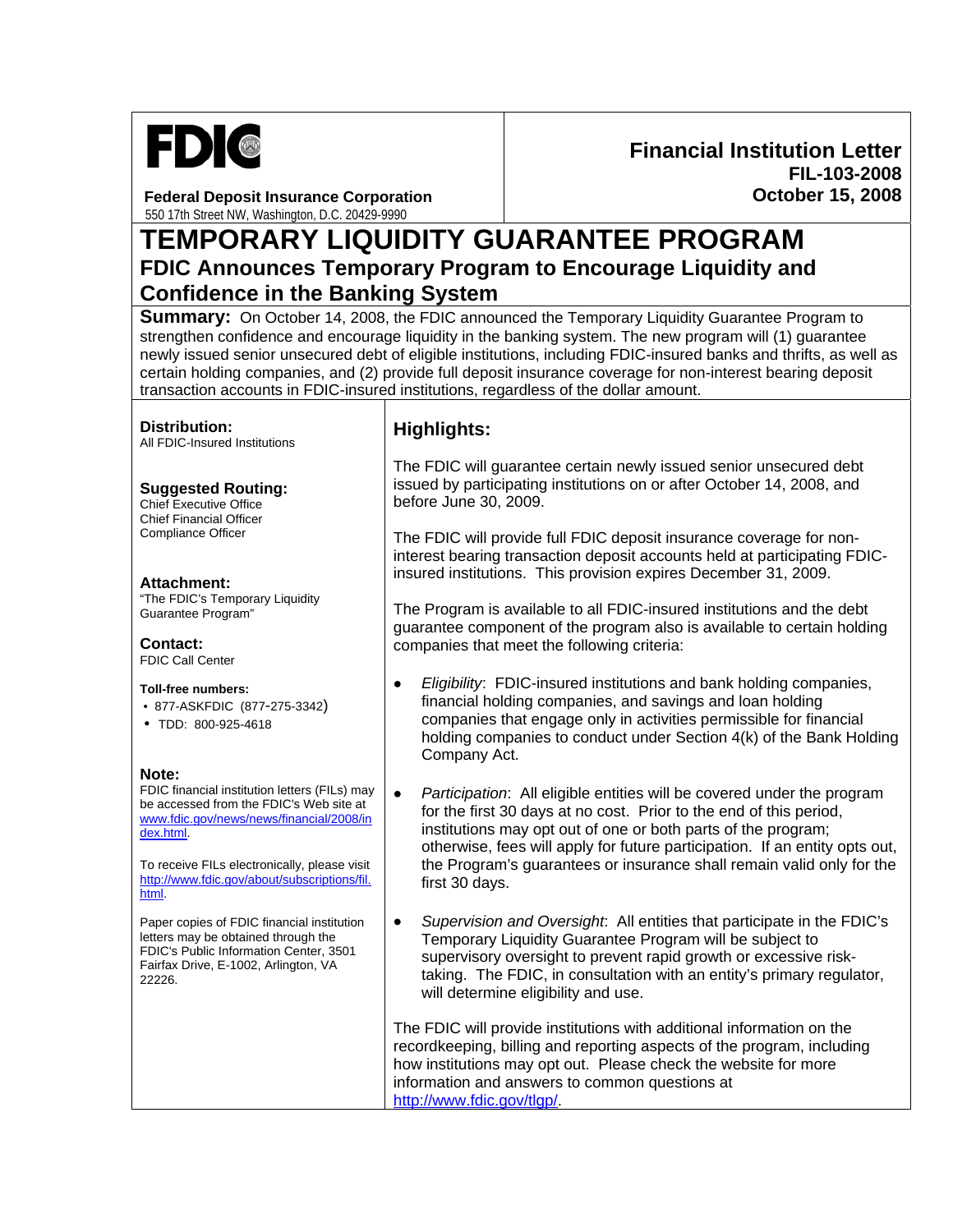# **UNITED STATES GOVERNMENT ACTIONS TO STRENGTHEN MARKET STABILITY AND FDIC's TEMPORARY LIQUIDITY GUARANTEE PROGRAM**

The Federal Deposit Insurance Corporation's (FDIC) Temporary Liquidity Guarantee Program will operate as set out below.

# *Purposes of the Action*

The U.S. Government is implementing a series of initiatives to strengthen market stability, improve the strength of financial institutions, and enhance market liquidity. These collective actions, including the Federal Deposit Insurance Corporation's guarantee program, will help restore market confidence and better enable the functioning of our credit markets. The FDIC program includes guaranteeing newly issued senior unsecured debt of banks and thrifts and certain holding companies, and providing full coverage of non-interest bearing deposit transaction accounts.

This initiative is being implemented under the powers granted to the FDIC to mitigate significant risks to our economic system and to address a general lack of liquidity among financial institutions. The FDIC's action is a response to the broad uncertainty that is causing banks to be unwilling to lend generally and especially the vital activity of banks lending to each other.

The additional protection for non-interest bearing deposit transaction accounts will be especially beneficial to smaller institutions, which is important to the continued health and viability of community banks.

## *Eligible Institutions*

Eligible institutions include FDIC-insured depository institutions and certain bank, financial, and savings and loan holding companies that engage only in activities that are permissible for financial holding companies to conduct under section 4(k) of the Bank Holding Company Act. For those institutions that currently have no unsecured debt, special eligibility arrangements will be considered on a case-by-case basis.

## *Scope and Term of Guarantee*

The FDIC's guarantee would apply only to the following liabilities:

• Newly issued senior unsecured debt issued between October 14, 2008, and June 30, 2009, including promissory notes, commercial paper, inter-bank funding, and any unsecured portion of secured debt. Prepayment of term debt instruments expiring during this period and replacement with FDIC-guaranteed debt will not be allowed. The amount of debt covered by the guarantee may not exceed 125 percent of debt that was outstanding as of September 30, 2008, that was scheduled to mature before June 30, 2009. For eligible debt issued on or before June 30, 2009, coverage would only be provided until June 30, 2012, even if the liability has not matured.